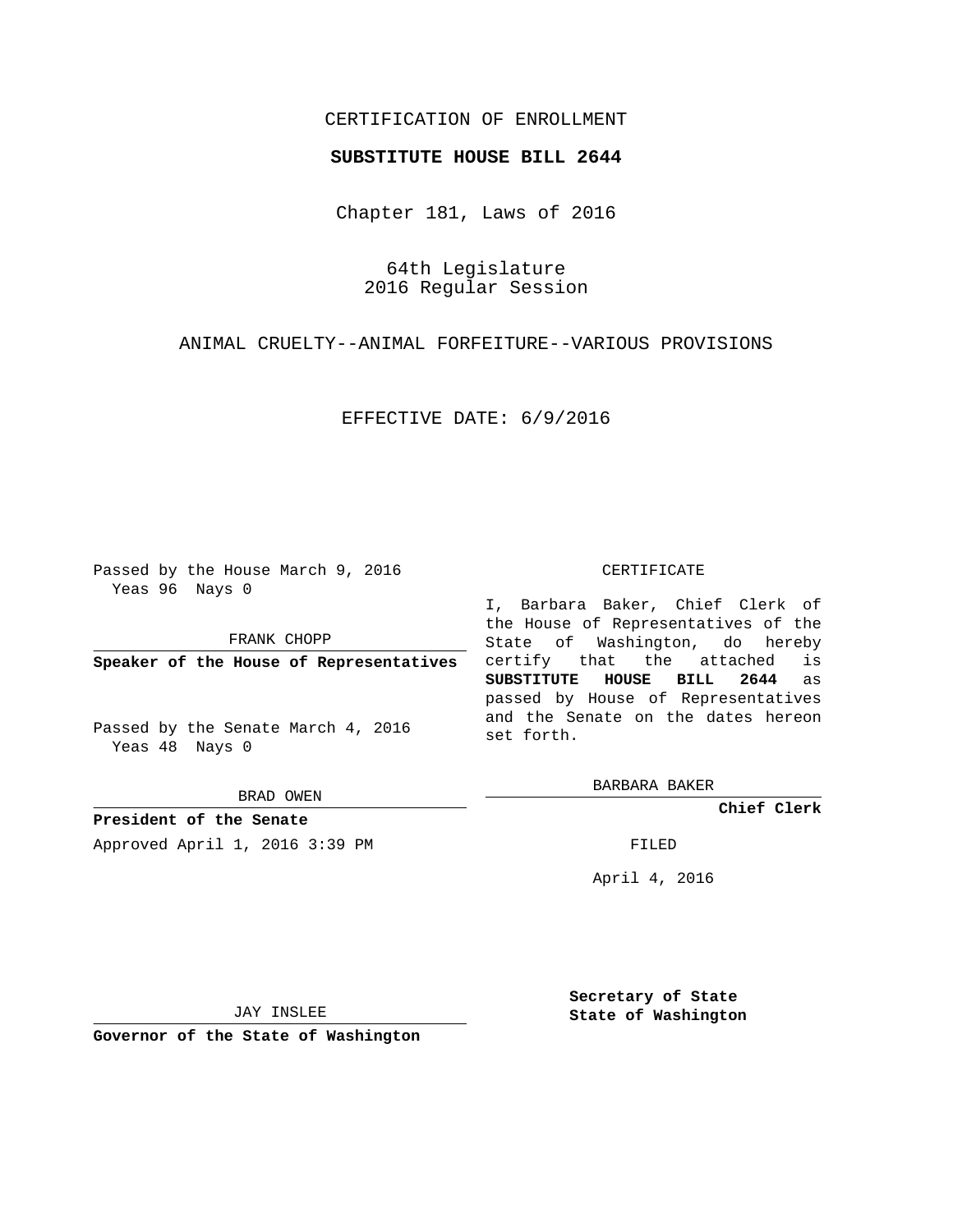### **SUBSTITUTE HOUSE BILL 2644**

AS AMENDED BY THE SENATE

Passed Legislature - 2016 Regular Session

# **State of Washington 64th Legislature 2016 Regular Session**

**By** House Judiciary (originally sponsored by Representatives Blake, Muri, Van De Wege, Jinkins, Kretz, Short, Fitzgibbon, Rossetti, and McBride)

READ FIRST TIME 02/05/16.

1 AN ACT Relating to animal forfeiture in animal cruelty cases; and amending RCW 16.52.085 and 16.52.200.2

3 BE IT ENACTED BY THE LEGISLATURE OF THE STATE OF WASHINGTON:

4 **Sec. 1.** RCW 16.52.085 and 2011 c 172 s 3 are each amended to 5 read as follows:

 (1) If a law enforcement officer or animal control officer has probable cause to believe that an owner of a domestic animal has violated this chapter or a person owns, cares for, or resides with an animal in violation of an order issued under RCW 16.52.200(4) and no responsible person can be found to assume the animal's care, the officer may authorize, with a warrant, the removal of the animal to a suitable place for feeding and care, or may place the animal under the custody of an animal care and control agency. In determining what is a suitable place, the officer shall consider the animal's needs, including its size and behavioral characteristics. An officer may remove an animal under this subsection without a warrant only if the animal is in an immediate life-threatening condition.

 (2) If a law enforcement officer or an animal control officer has probable cause to believe a violation of this chapter has occurred, the officer may authorize an examination of a domestic animal allegedly neglected or abused in violation of this chapter by a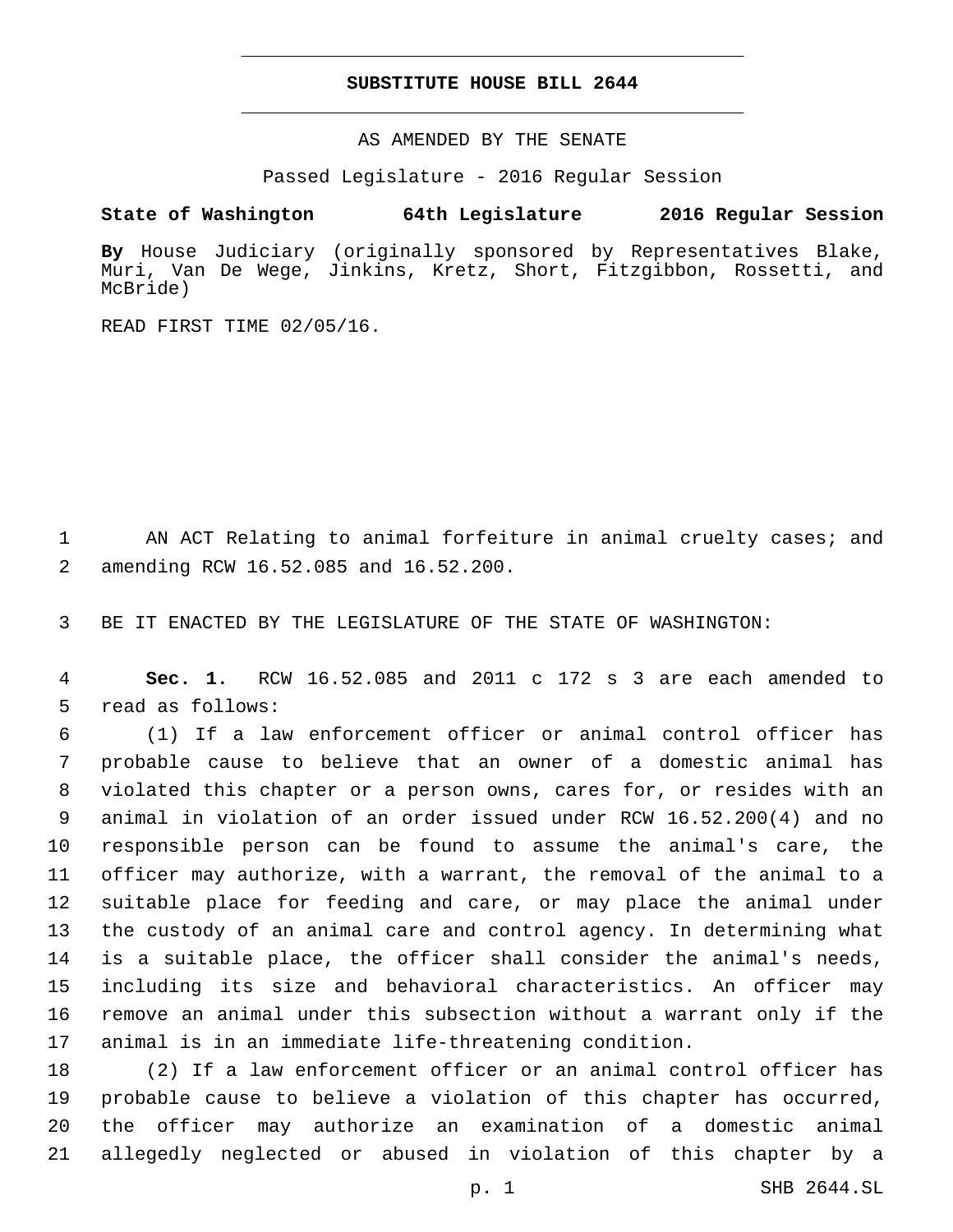veterinarian to determine whether the level of neglect or abuse in violation of this chapter is sufficient to require removal of the animal. This section does not condone illegal entry onto private 4 property.

 (3) Any owner whose domestic animal is removed pursuant to this chapter shall be given written notice of the circumstances of the removal and notice of legal remedies available to the owner. The notice shall be given by posting at the place of seizure, by delivery to a person residing at the place of seizure, or by registered mail if the owner is known. In making the decision to remove an animal pursuant to this chapter, the officer shall make a good faith effort 12 to contact the animal's owner before removal.

 (4) The agency having custody of the animal may euthanize the animal or may find a responsible person to adopt the animal not less than fifteen business days after the animal is taken into custody. A custodial agency may euthanize severely injured, diseased, or suffering animals at any time. An owner may prevent the animal's destruction or adoption by: (a) Petitioning the district court of the county where the animal was seized for the animal's immediate return subject to court-imposed conditions, or (b) posting a bond or security in an amount sufficient to provide for the animal's care for a minimum of thirty days from the seizure date. If the custodial agency still has custody of the animal when the bond or security expires, the animal shall become the agency's property unless the court orders an alternative disposition. If a court order prevents the agency from assuming ownership and the agency continues to care 27 for the animal, the court shall order the owner to post or renew a bond or security for the agency's continuing costs for the animal's care. When a court has prohibited the owner from owning, caring for, or residing with a similar animal under RCW 16.52.200(4), the agency having custody of the animal may assume ownership upon seizure and the owner may not prevent the animal's destruction or adoption by 33 petitioning the court or posting a bond.

 (5) If no criminal case is filed within fourteen business days of the animal's removal, the owner may petition the district court of the county where the animal was removed for the animal's return. The 37 petition shall be filed with the court( $(-$  with)). Copies of the 38 petition must be served  $((\pm e))$  on the law enforcement or animal care and control agency responsible for removing the animal and to the prosecuting attorney. If the court grants the petition, the agency

p. 2 SHB 2644.SL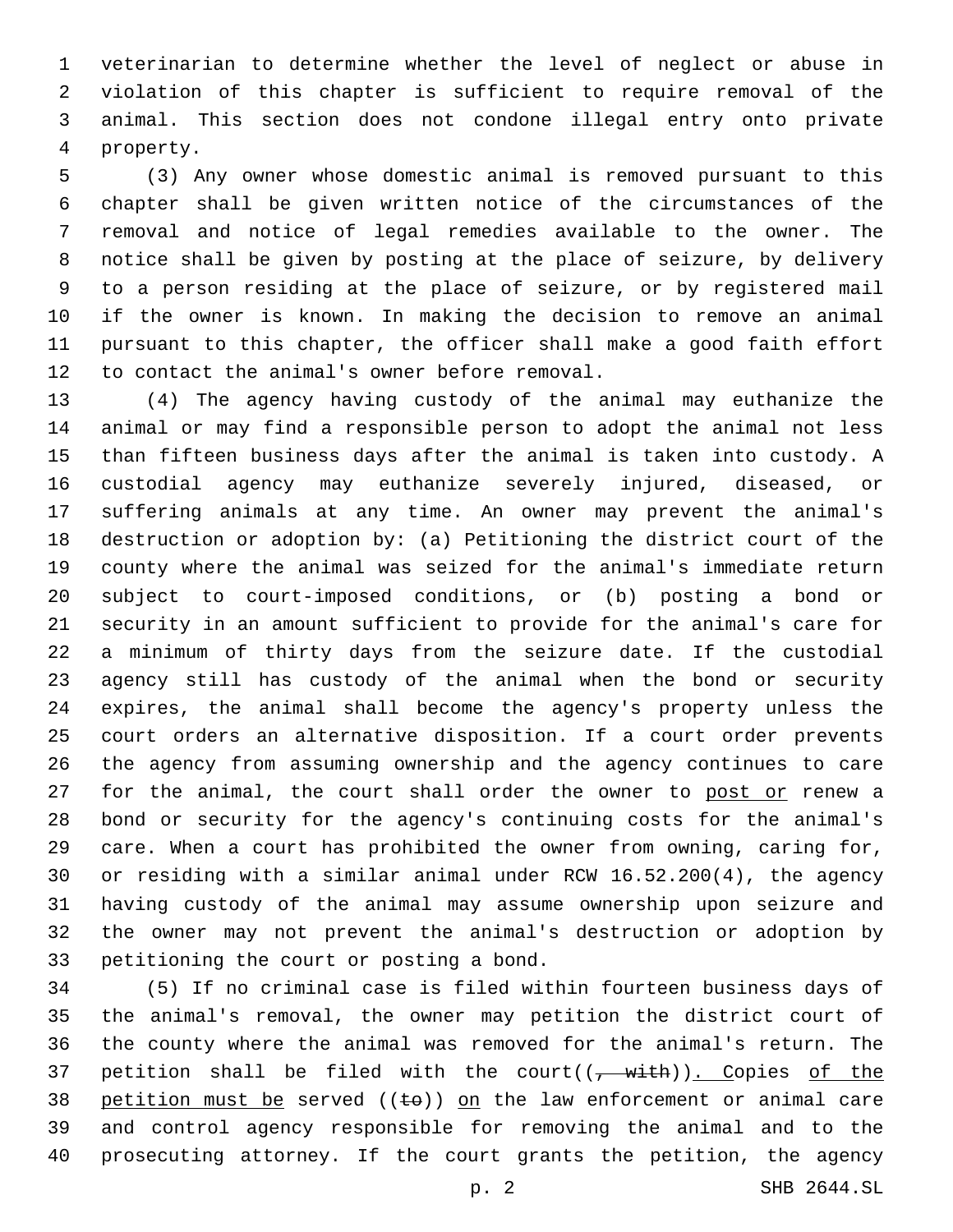1 which seized the animal must ((deliver)) surrender the animal to the owner at no cost to the owner. If a criminal action is filed after 3 the petition is filed but before the ((animal is returned,)) hearing 4 on the petition, then the petition shall be joined with the criminal 5 matter.

 (6) In a motion or petition for the animal's return before a trial, the burden is on the owner to prove by a preponderance of the evidence that the animal will not suffer future neglect or abuse and 9 is not in need of being restored to health.

 (7) Any authorized person treating or attempting to restore an animal to health under this chapter shall not be civilly or 12 criminally liable for such action.

 **Sec. 2.** RCW 16.52.200 and 2011 c 172 s 4 are each amended to 14 read as follows:

 (1) The sentence imposed for a misdemeanor or gross misdemeanor violation of this chapter may be deferred or suspended in accordance with RCW 3.66.067 and 3.66.068, however the probationary period shall 18 be two years.

 (2) In case of multiple misdemeanor or gross misdemeanor convictions, the sentences shall be consecutive, however the 21 probationary period shall remain two years.

 (3) In addition to the penalties imposed by the court, the court shall order the forfeiture of all animals held by law enforcement or animal care and control authorities under the provisions of this chapter if any one of the animals involved dies as a result of a violation of this chapter or if the defendant has a prior conviction under this chapter. In other cases the court may enter an order requiring the owner to forfeit the animal if the court deems the animal's treatment to have been severe and likely to reoccur.

 (4) Any person convicted of animal cruelty shall be prohibited from owning, caring for, or residing with any similar animals for a 32 period of time as follows:

 (a) Two years for a first conviction of animal cruelty in the 34 second degree under RCW 16.52.207;

 (b) Permanently for a first conviction of animal cruelty in the 36 first degree under RCW 16.52.205;

 (c) Permanently for a second or subsequent conviction of animal cruelty, except as provided in subsection (5) of this section.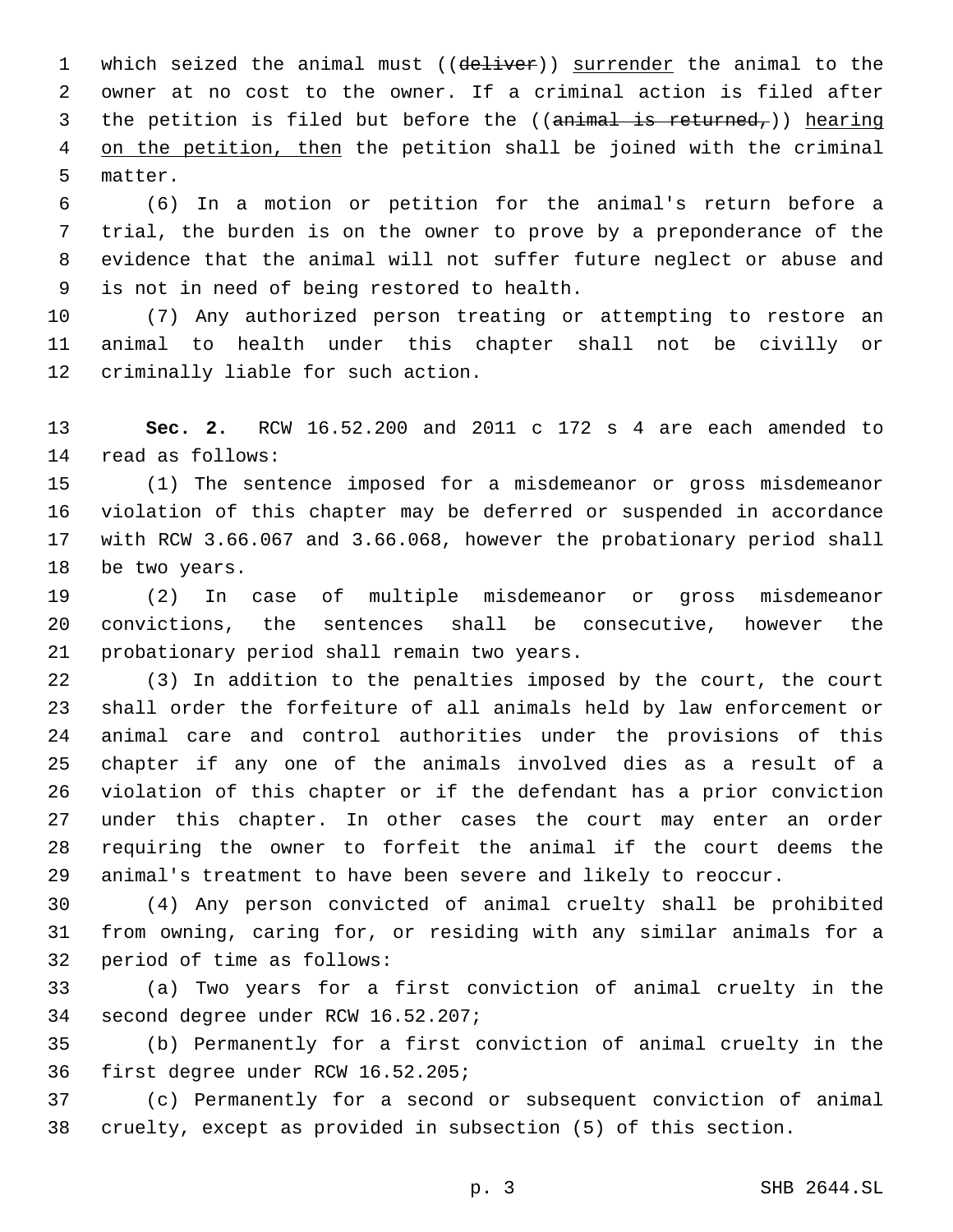(5) If a person has no more than two convictions of animal cruelty and each conviction is for animal cruelty in the second degree, the person may petition the sentencing court in which the most recent animal cruelty conviction occurred, for a restoration of the right to own or possess a similar animal five years after the date of the second conviction. In determining whether to grant the petition, the court shall consider, but not be limited to, the 8 following:

 (a) The person's prior animal cruelty in the second degree 10 convictions;

(b) The type of harm or violence inflicted upon the animals;

 (c) Whether the person has completed the conditions imposed by 13 the court as a result of the underlying convictions;

 (d) Whether the person complied with the prohibition on owning, 15 caring for, or residing with similar animals; and

 (e) Any other matters the court finds reasonable and material to consider in determining whether the person is likely to abuse another 18 animal.

 The court may delay its decision on forfeiture under subsection (3) of this section until the end of the probationary period.

 (6) In addition to fines and court costs, the defendant, only if convicted or in agreement, shall be liable for reasonable costs incurred pursuant to this chapter by law enforcement agencies, animal care and control agencies, or authorized private or public entities involved with the care of the animals. Reasonable costs include expenses of the investigation, and the animal's care, euthanization, 27 or adoption.

 (7) If convicted, the defendant shall also pay a civil penalty of one thousand dollars to the county to prevent cruelty to animals. These funds shall be used to prosecute offenses under this chapter 31 and to care for forfeited animals pending trial.

 (8) If a person violates the prohibition on owning, caring for, or residing with similar animals under subsection (4) of this 34 section, that person:

 (a) Shall pay a civil penalty of one thousand dollars for the 36 first violation;

 (b) Shall pay a civil penalty of two thousand five hundred 38 dollars for the second violation; and

 (c) Is guilty of a gross misdemeanor for the third and each 40 subsequent violation.